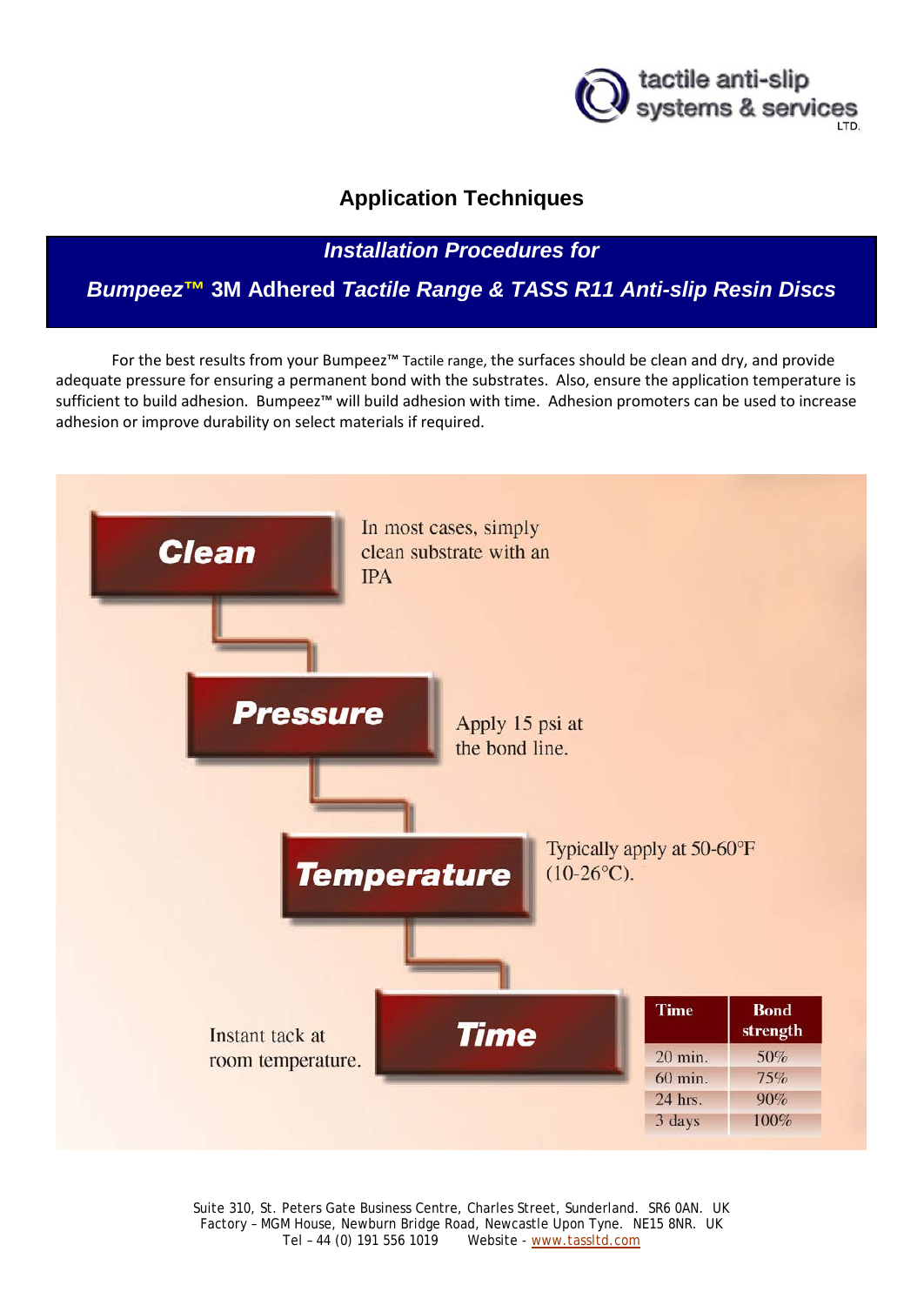

# **Clean**

Before applying your Bumpeez<sup>™</sup> Tactile range ensure the substrates are cleaned with isopropyl alcohol (IPA)\*. Exceptions to the general procedure, which may require additional surface preparation include:

#### • **Heavy Oils**

A degreaser or solvent-based cleaner is required to remove heavy oil or grease from the surface. Note here that this process should begin only after cleaning with IPA.

#### • **Abrasion**

This process should begin only after cleaning the surface with the IPA mixture – abrading a surface can remove heavy dirt or oxidation and increases surface area to improve adhesion.

#### • **Adhesion Promoters**

To enhance adhesion properties ensure the surface is primed. It also provides excellent adhesion to many materials like plastics and paints.

#### • **Porous surfaces**

Most porous and fibered materials such as wood, particleboard, concrete, etc. should be sealed to provide a unified surface

#### • **Unique Materials**

Special surface preparation is required for glass and glass-like materials, copper and copper containing metals and plastics or rubber that contain components that migrate (e.g. plasticizers).

### **Pressure**

Strong adhesion is developed on the amount of adhesive-to-surface contact developed. Firm application pressure develops better adhesive contact and enhances adhesion. Typically, a good surface contact can be attained by applying enough pressure by ensuring that the adhesive experiences 15 psi (100 kPa) pressure (approx.). Note that the rigid surfaces may require 2 or 3 times more pressure to make the tape experience 15 psi.

### **Temperature**

The ideal temperature for application is between 70ºF to 100ºF (21ºC to 38ºC). Pressure sensitive adhesives use a viscous flow to achieve substrate contact area. However, minimum suggested application temperatures for your Bumpeez™ range is 50ºF (10ºC). External substrates can be warmed by various heating methods such as heat guns, heats mats etc

Note – whilst the initial product application to surfaces that are below the suggested minimum temperature is not advised, if the tape is applied properly, the low temperature bonding is generally satisfactory. To obtain the best performance with all the Bumpeez™ range, ensure that the surfaces are dry and free of condensed moisture.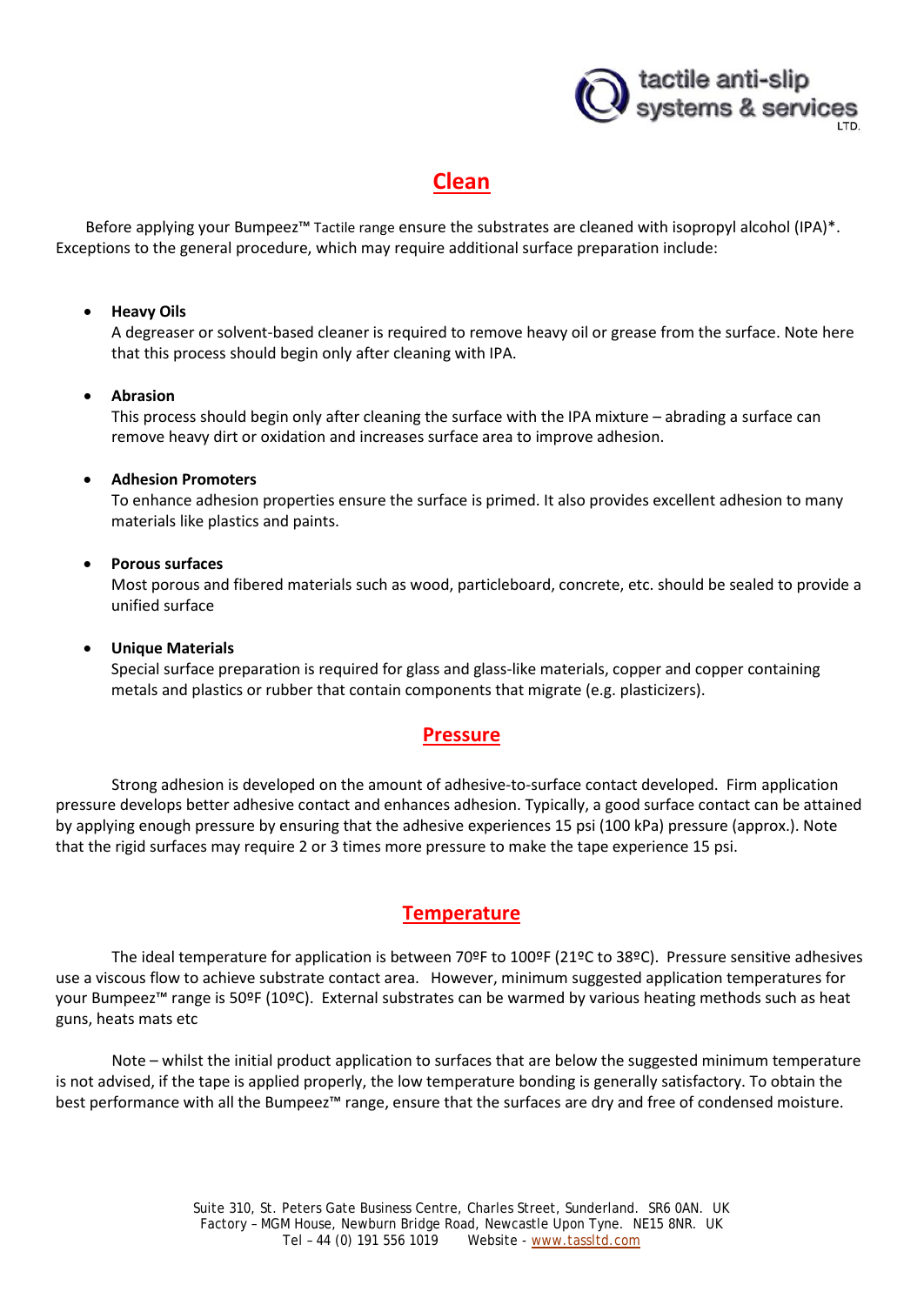

## **Time**

After application, the bond strength increases, as the adhesive flows onto the surface. At room temperature, the adhesion becomes stronger - 50% (approx.) after 20 minutes, 90% after 24 hours and 100% after 72 hours.

- This flow is faster at higher temperatures and slower at lower temperatures.
- The best adhesion strength can be achieved more quickly (and in some cases bond strength can be increased) by exposing the bond to elevated temperatures (e.g. 150ºF (66ºC) for 1 hour). This provides better adhesive wet out onto the substrates.
- Abrasion of the surfaces or the use of primers/adhesion promoters also increases bond strength and attains a strong adhesion more quickly.

## **Adhesion Promoters**

Whilst adhesion promoters or primers are not essential they can be used in conjunction with your Bumpeez™ range to:

- Increase adhesion to otherwise difficult to bond surfaces
- Develop a faster, stronger bond
- Seal non-unified surfaces such as wood or concrete
- Increase bond durability and stability to substrates such as glass and copper
- Provide a barrier from migrating materials such as those found in rubber or plasticized vinyl